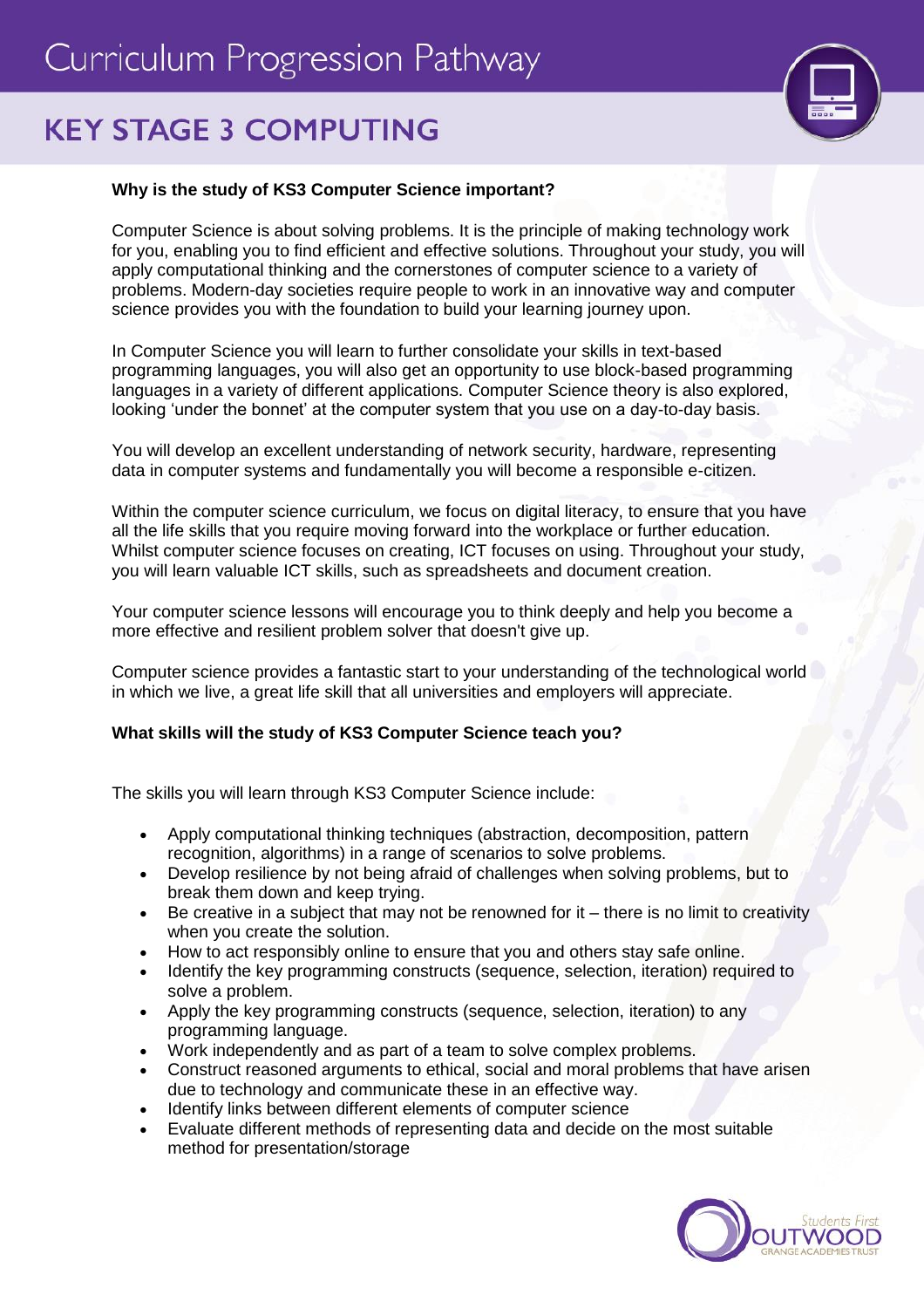You will know and understand:

- How to use computers safely and responsibly
- The key cornerstones of computer science and how to identify them
- How to program algorithms in a variety of programming languages
- Key systems hardware
- How data is represented in computer systems
- How to use a variety of applications software
- How to program hardware
- How devices can be networked
- The impact that technology can have on ethical and environmental factors

#### **How does your study of KS3 Computer Science support your study in other subjects?**

The study of any subject in our curriculum takes full advantage of links with other subject areas- we term these as interdisciplinary links and we make the most of them because we know that deep learning requires the transference of knowledge and skills from one topic to another. Once you can transfer your learning across topics and subject areas then you are really mastering what you know and how to apply your understanding and skills.

Computer Science touches on so many other subjects such as mathematics as you develop skills in problem-solving, including decomposition (breaking down problems), abstraction (removing unnecessary detail from a problem) and pattern recognition. All of these skills will support your teaching in Mathematics as these are very important in being able to solve mathematics problems in a range of contexts. There are also links with Science as binary logic can be applied to electrical circuits in Physics and much of the technology from Computer Science can be mapped back to core principles of Science. For example, how sensors are used to monitor motion, force and/or pressure. You will learn methods of thinking and research that are widely applicable to other subject areas helping your thinking in all subjects.

#### **How can you deepen your understanding of KS3 Computer Science?**

Across Year 7 to 13, students engage in the Bebras Challenge. This is a national competition run by Oxford University that assesses Computational Thinking skills. Students have the opportunity to take part in this competition and if they are in the 10% nationally, they will be invited to Oxford University to take part in a new challenge.

Within each academy, the iDEA award is offered. The iDEA award stands for Inspiring Digital Enterprise Award and is an international programme that helps you develop digital, enterprise and employability skills.

This is introduced to years 7 & 8 during their Computer Science lessons and offered as an enrichment thereafter.

All other year groups will be introduced to the award through an assembly and be able to attend enrichment to complete. It is also possible to complete at home.

Other enrichments vary across academies and include RaspberryPi clubs, Minecraft clubs and also programming enrichments.